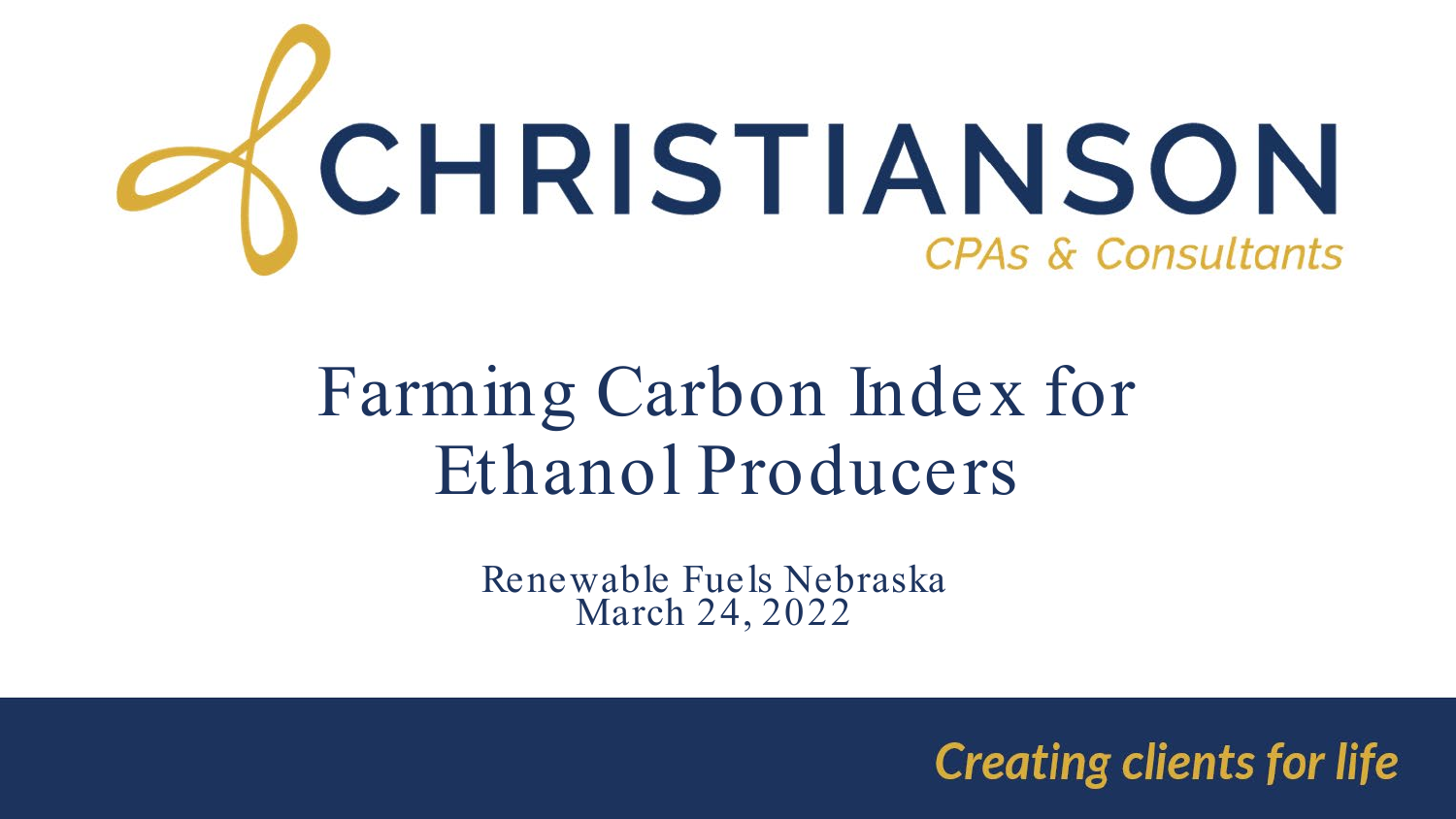## Clean Fuels Policy

#### > Farm Level Carbon Accounting

- > Measure GHG emissions reduction
- > Transformational
- > Inventive Climate Smart Farming Practices



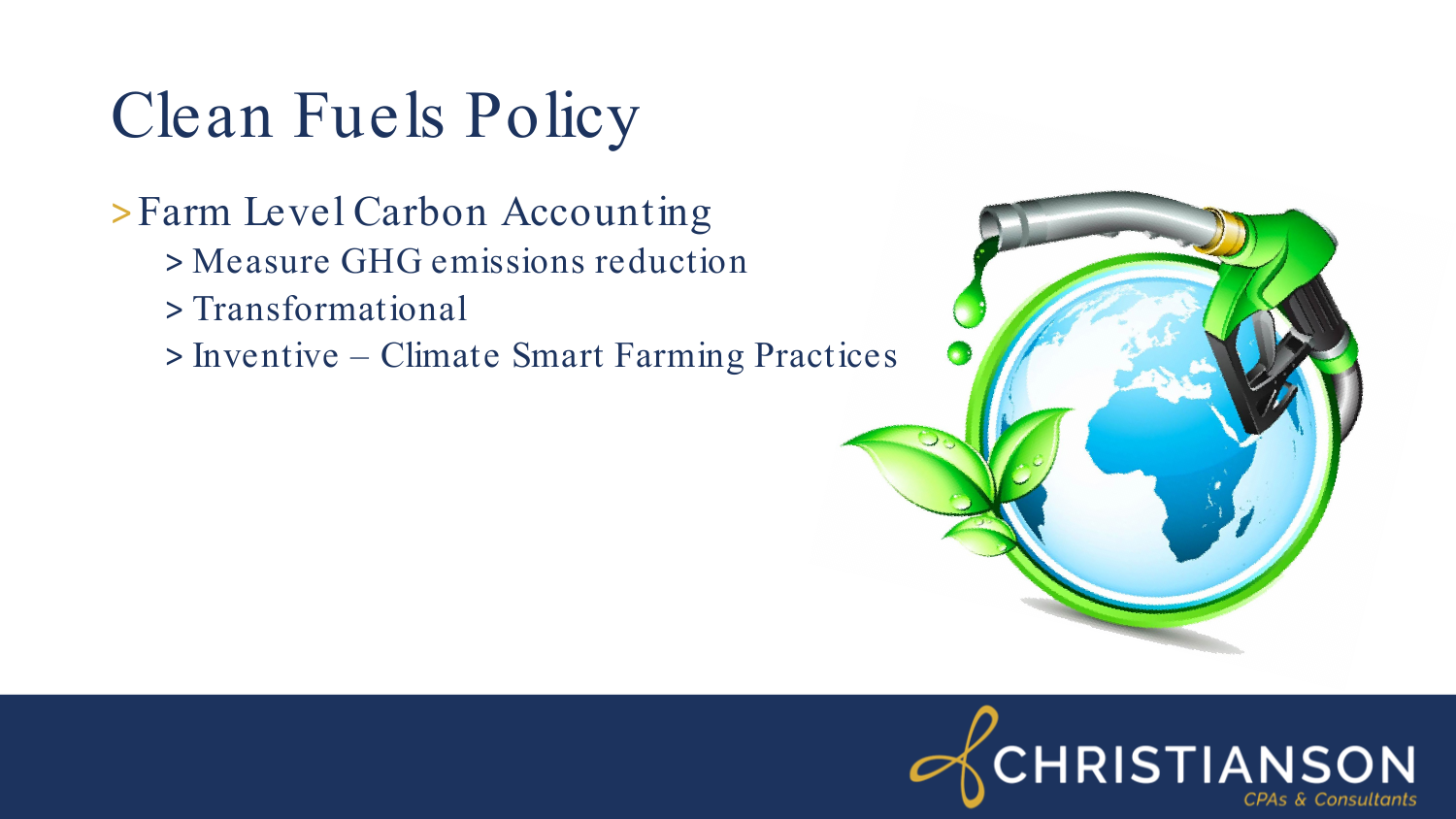

#### >Relationship

- > Farmer
- > Third Party Aggregator
- > Renewable Fuel Producer
- > Regulators
- > Credit Markets

#### > Structure not final

- > Industry has opportunity to influence
- > CARB amendment effective 01-01-2024

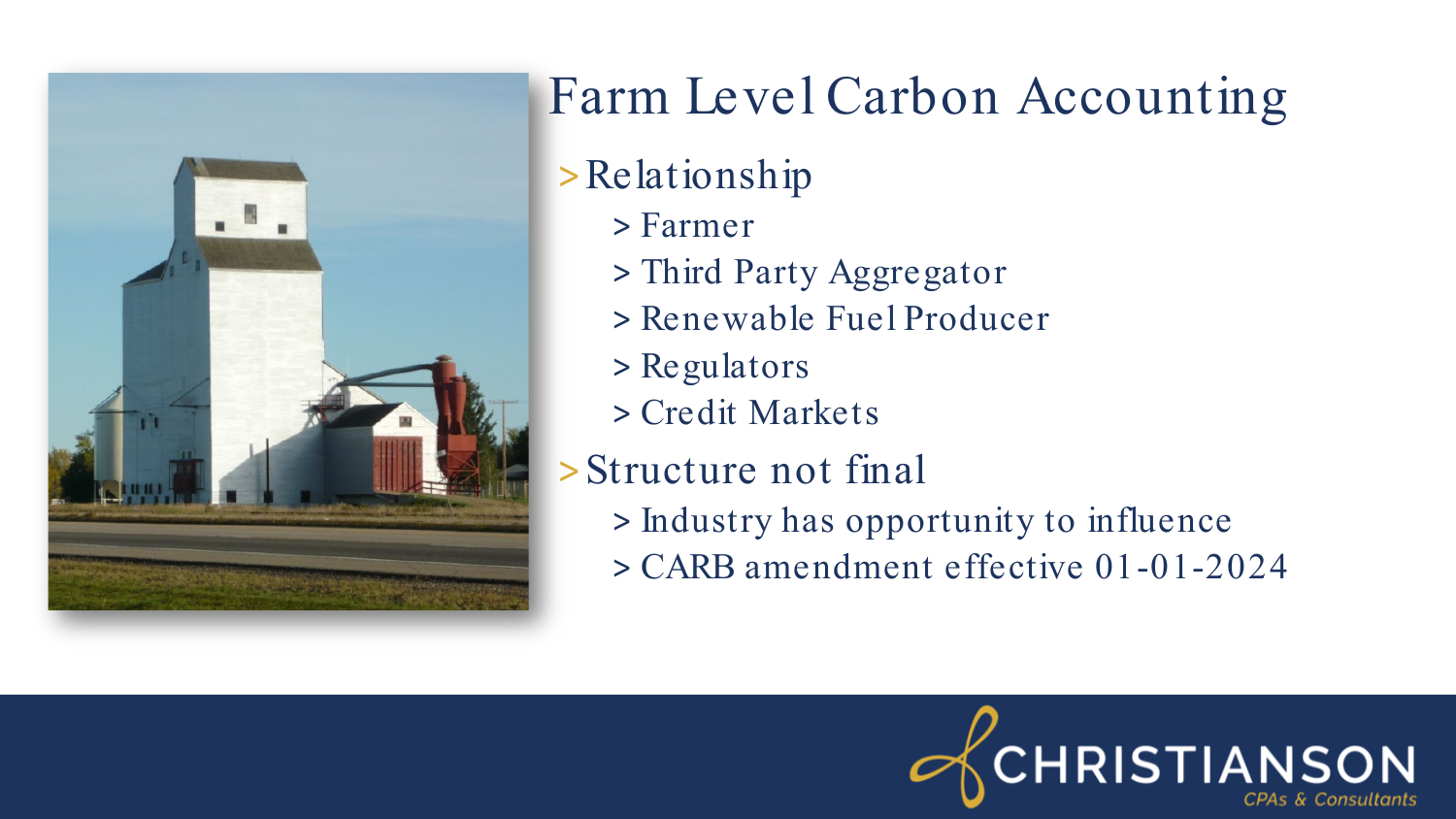#### Adding Farm GHG Compensation - Biofuel Producer as CFS credit generator



## **CHRISTIANSON**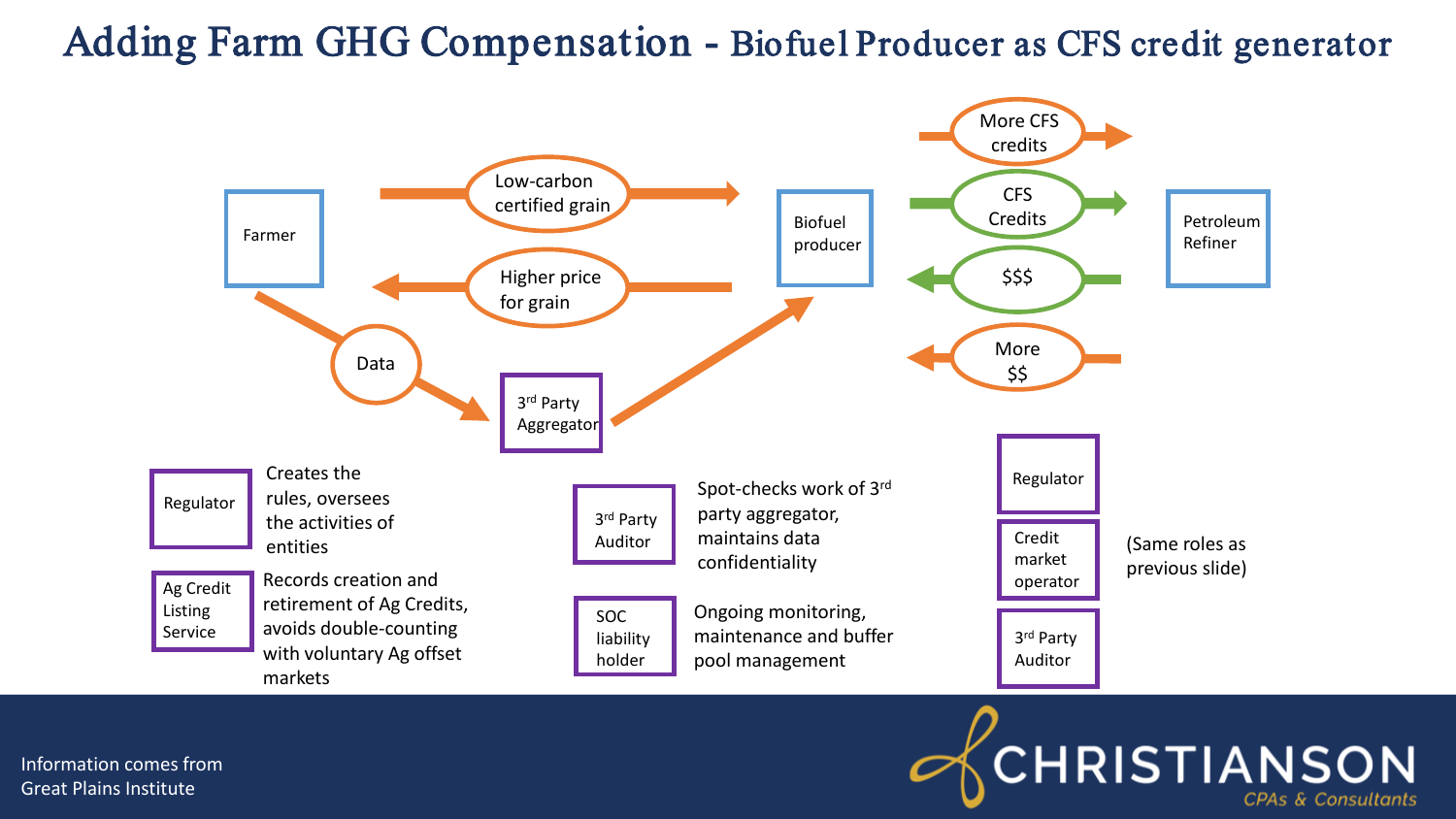#### > Farmer level requirements

- > Create efficient data system
- > Avoid requirement for individual CI pathway
- > Potential to use credit buffer account
	- > Years with low yields
	- > Use 2 3 year rolling yield average
- > Subject to spot check audits



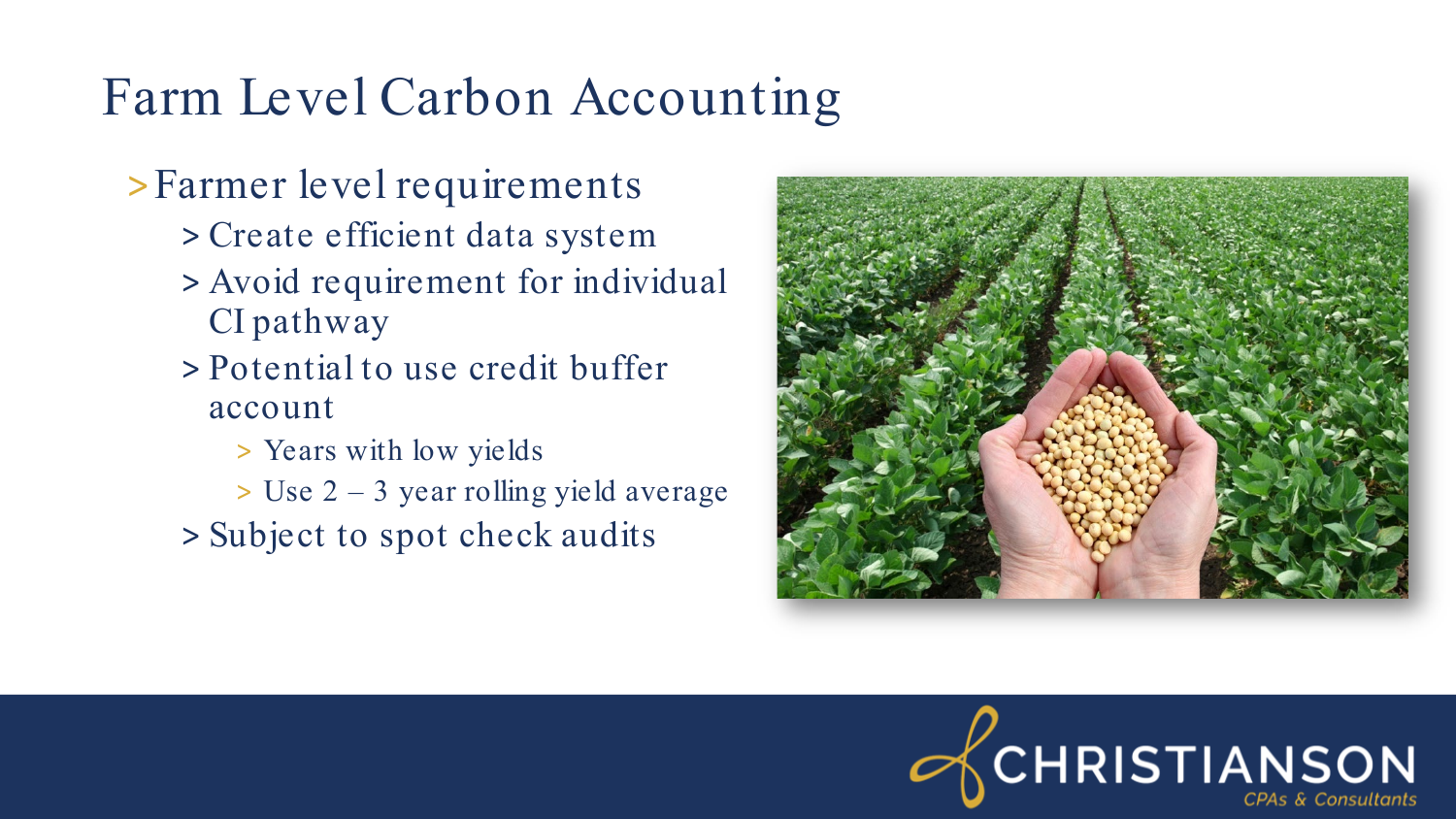#### 3rd Party Aggregator and Group CI



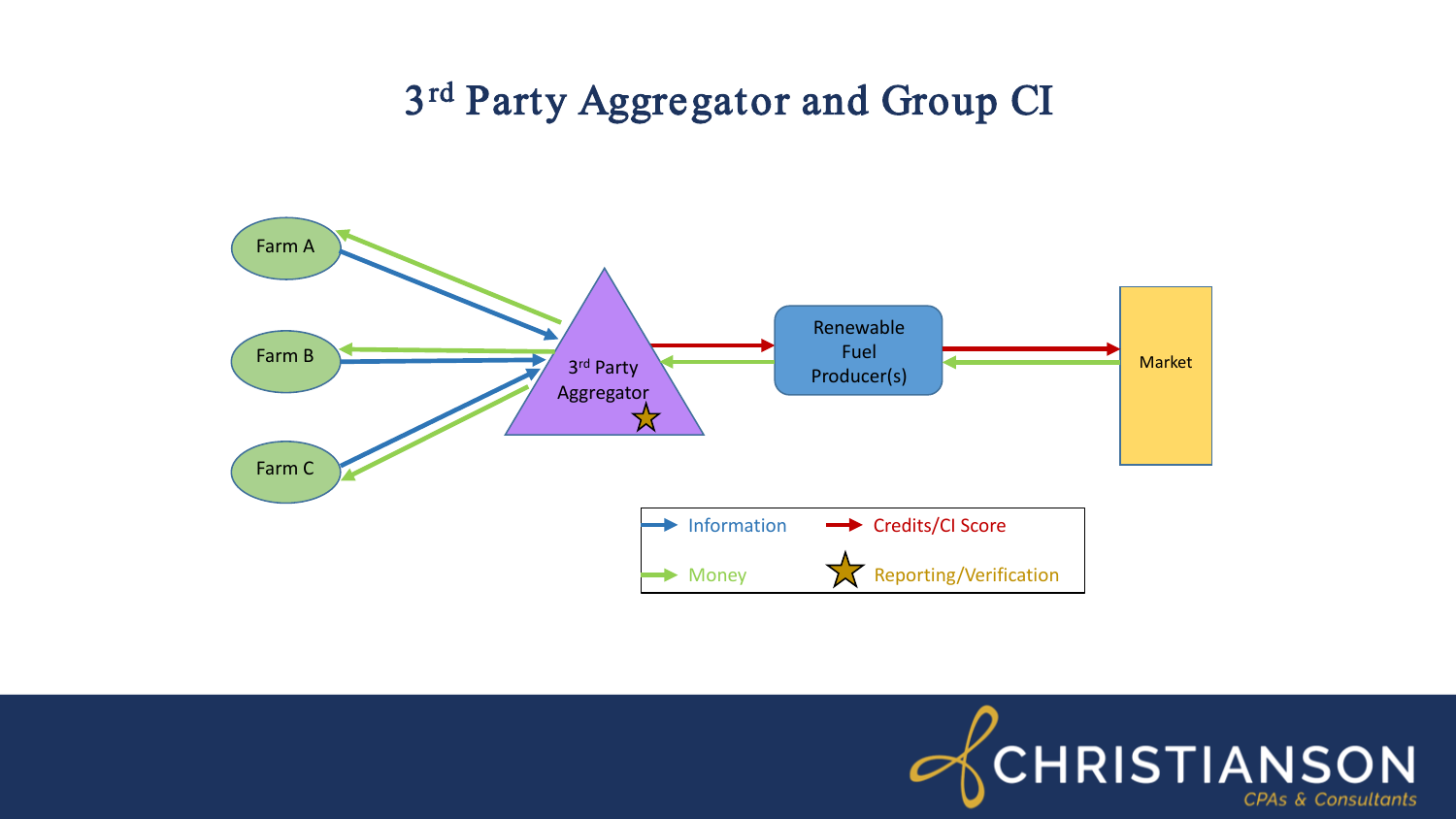> Aggregator level requirements

- > Subject to all CI pathway requirements
- > Annual audit verification
- > Responsible for data confidentiality
- > Carbon Index score of feedstock
	- > Weighted average CI of bushels
	- > Banded CI score by groups of farmers



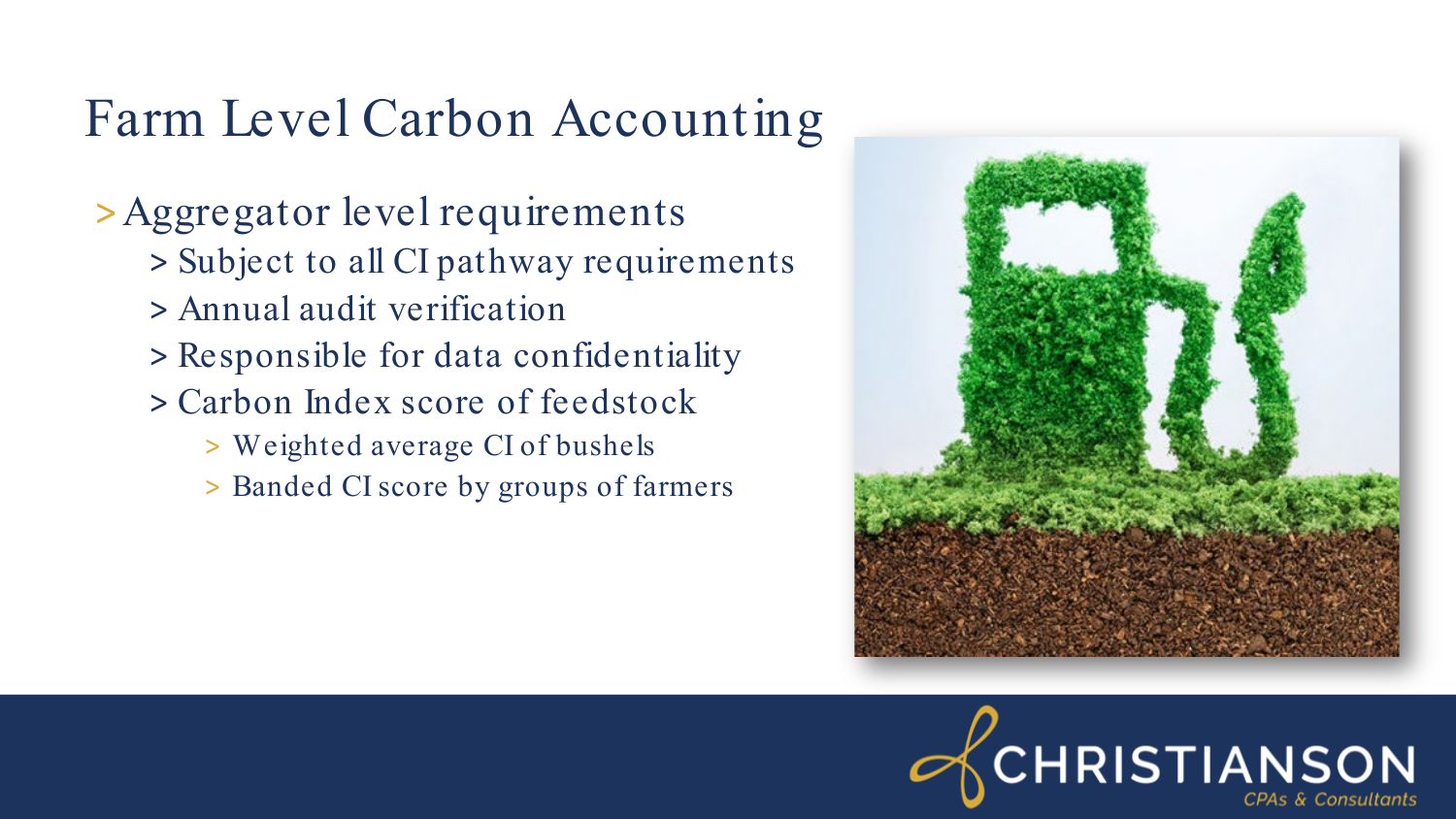- > Renewable Fuel Producer
	- > Added pathways for feedstock
	- > In-depth tracking and mass balancing of feedstock
	- > Potential farmer information management
	- > Pricing of feedstock by CI score
	- > Carbon credit benefit share % with ag producer

# **CHRISTIANSON**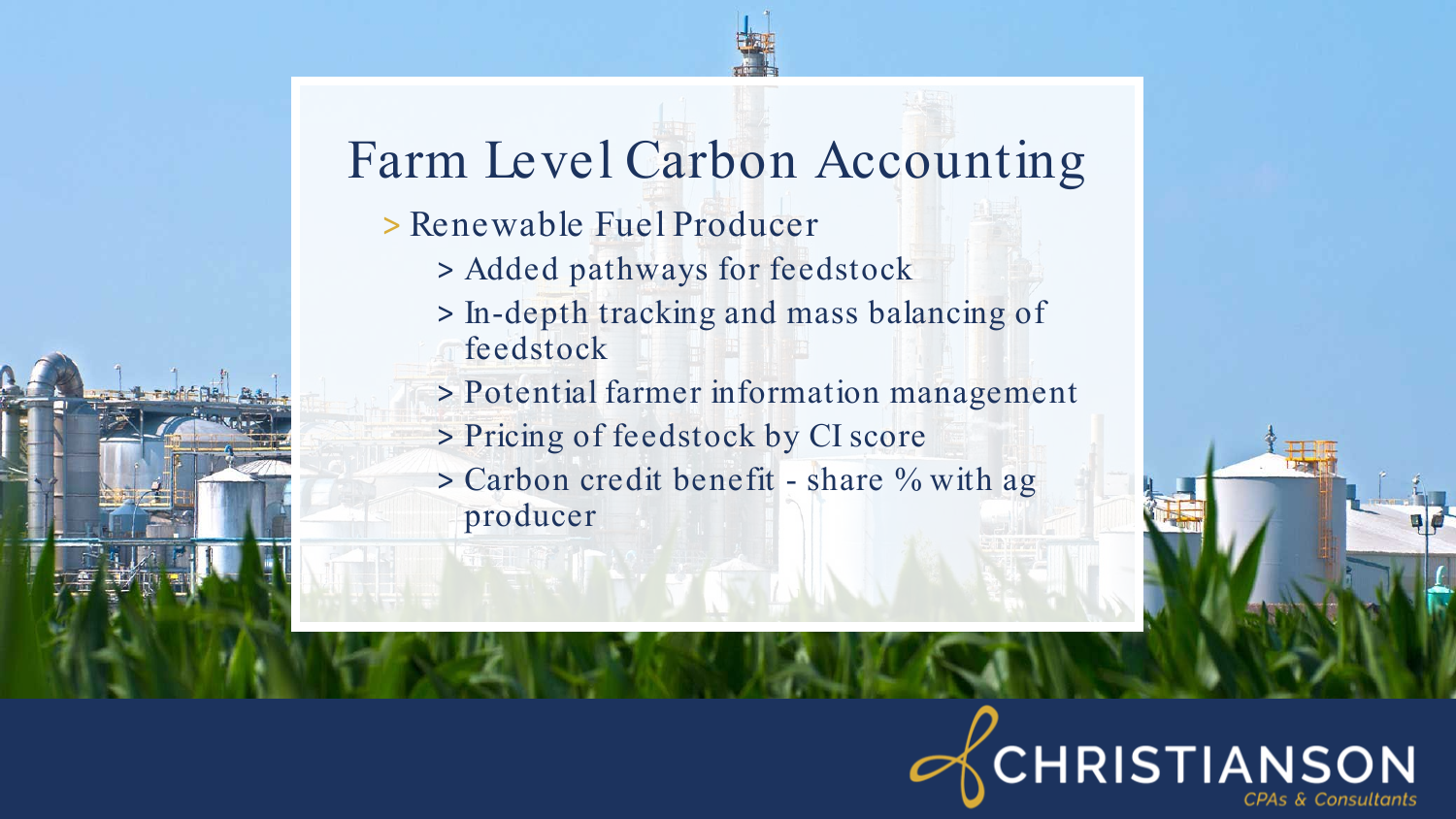#### **Farmer as Credit Generator (offset program model)**



Information comes from Great Plains Institute